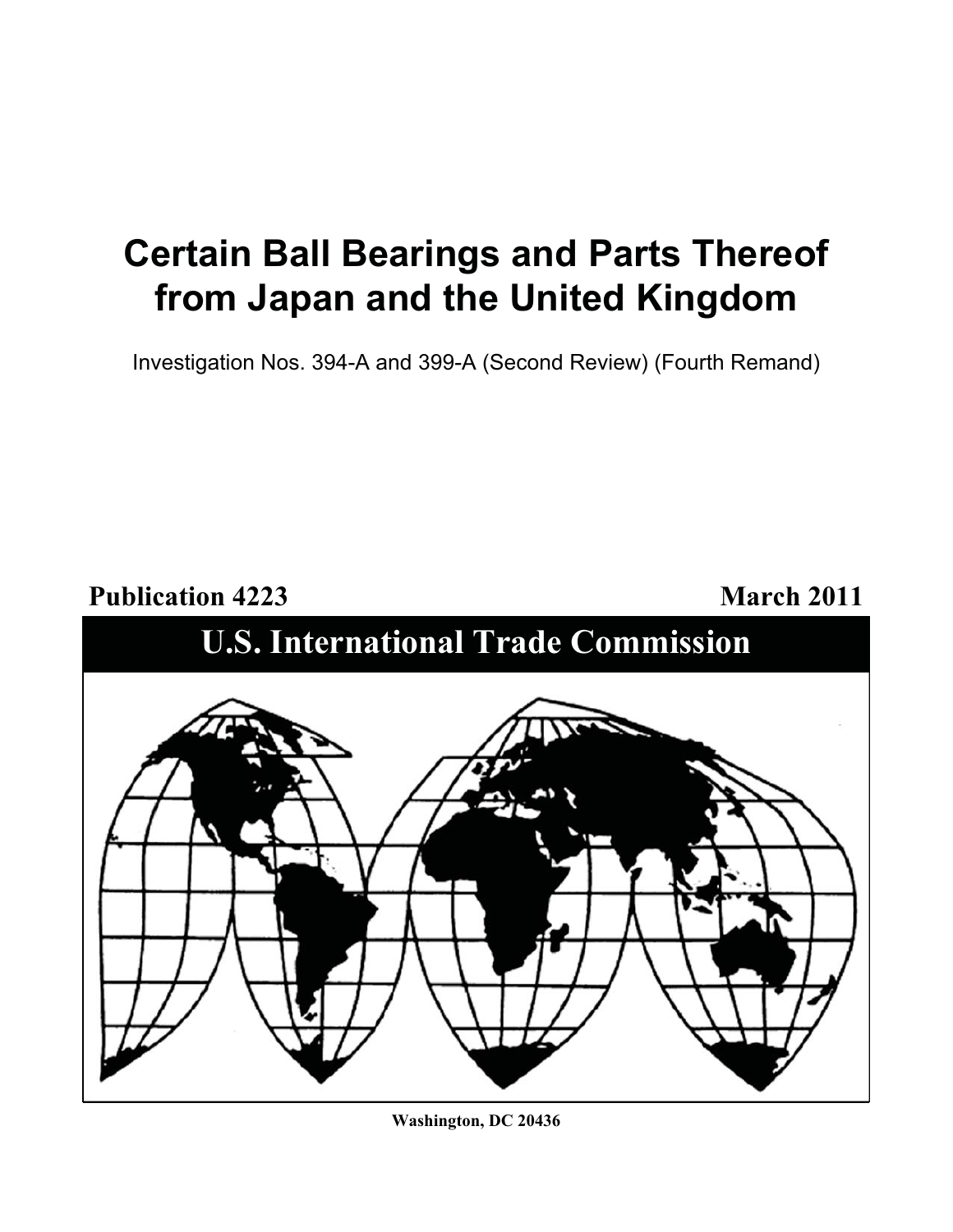# **U.S. International Trade Commission**

## **COMMISSIONERS**

**Deanna Tanner Okun, Chairman Irving A. Williamson, Vice Chairman Charlotte R. Lane Daniel R. Pearson Shara L. Aranoff Dean A. Pinkert**

> Karen Laney *Acting Director of Operations*

> > *Staff assigned*

Jim McClure, Investigator Catherine DeFilippo, Economist David Goldfine, Attorney Neal Reynolds, Attorney

**Address all communications to Secretary to the Commission United States International Trade Commission Washington, DC 20436**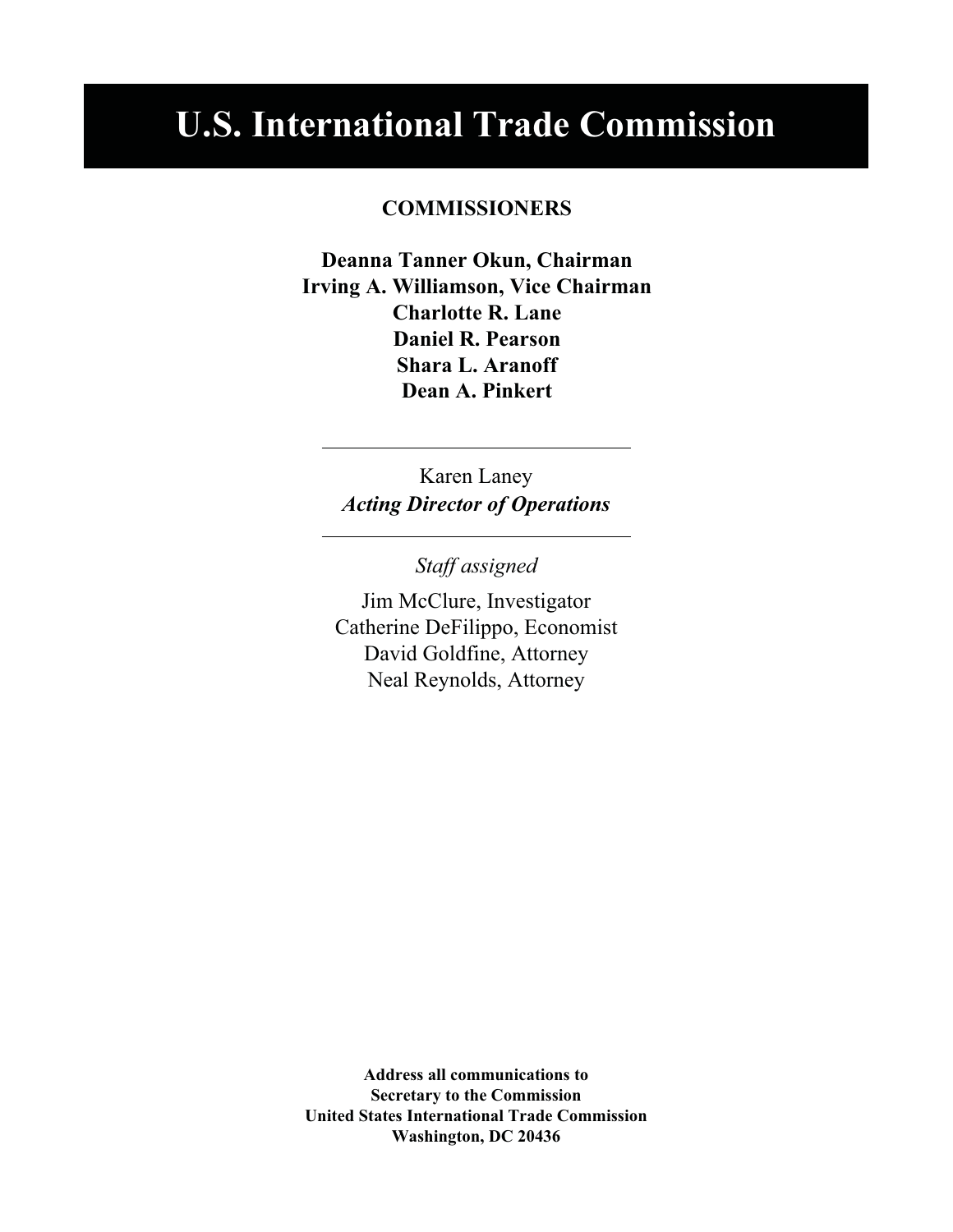# **U.S. International Trade Commission**

Washington, DC 20436 *www.usitc.gov*

# **Certain Ball Bearings and Parts Thereof from Japan and the United Kingdom**

Investigation Nos. 394-A and 399-A (Second Review) (Fourth Remand)



**Publication 4223** March 2011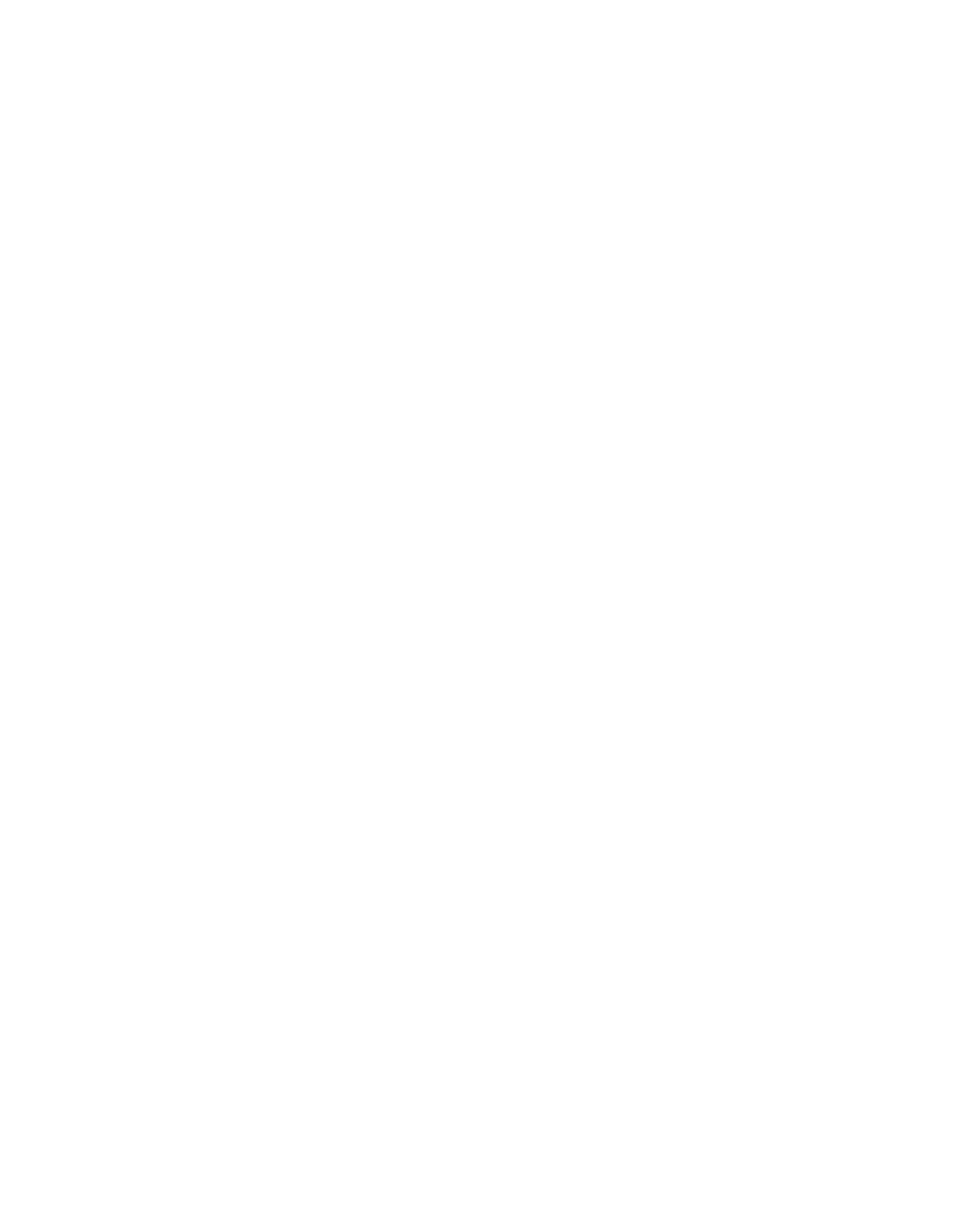#### **VIEWS OF THE COMMISSION ON REMAND**

On December 9, 2010, the Court of International Trade (per Judge Barzilay) issued an opinion in *NSK Corp. et al. v. United States*, Slip Op. 10-133 ("*NSK V*"). In that opinion, the Court affirmed-in-part and remanded-in-part the Commission's determinations in *Certain Ball Bearings and Parts thereof from Japan and the United Kingdom*, Inv. Nos. 731-TA-394-A & 399-A (Second Review) (Third Remand), USITC Pub. 4194 (Aug. 2010).

In *NSK V*, the Court affirmed the Commission's determination not to cumulate subject imports from the United Kingdom with the other subject imports and its negative likely injury determination for the subject imports from the United Kingdom.  $NSK$  V at  $4-6$ .<sup>1</sup> The Court also affirmed the Commission's findings that the volumes of the cumulated subject imports from France, Germany, Italy, and Japan were likely to be significant and that they were likely to have significant effects on domestic prices upon revocation of the orders. *Id*. at 7. Nonetheless, the Court again remanded the Commission's findings with respect to likely impact and causation for these subject imports. *Id.* at 8-12. The Court again concluded that the Commission had "failed to account adequately for the role of non-subject imports when analyzing likely impact and causation." *Id.* at 9. In the Court's view, "the record cannot support an affirmative finding of material injury" by the cumulated subject imports. *Id*. at 11.

In order to comply with the Court's most recent remand order and instructions, we determine that, under section 751 $\odot$  of the Tariff Act of 1930, as amended ("the Act"), revocation of the antidumping duty order on imports of ball bearings ("BBs") from Japan would not be likely to lead to continuation or recurrence of material injury to an industry in the United States within a reasonably foreseeable time.<sup>2</sup> We have not changed our view of the record with respect to ball bearings ("BBs") from Japan. In light of the Court's conclusion in *NSK V* that "the record cannot support an affirmative finding of material injury"

 $<sup>1</sup>$  As the Commission explained in its third remand determination, it only issued these</sup> determinations for the subject imports from the United Kingdom because it was compelled to do so by the Court's remand order in *NSK Corp. v. United States*, Slip Op. 10-38 (Apr. 12, 2010).

<sup>&</sup>lt;sup>2</sup> Chairman Deanna Tanner Okun did not participate in these reviews during the original proceeding, and has not participated in these remand proceedings.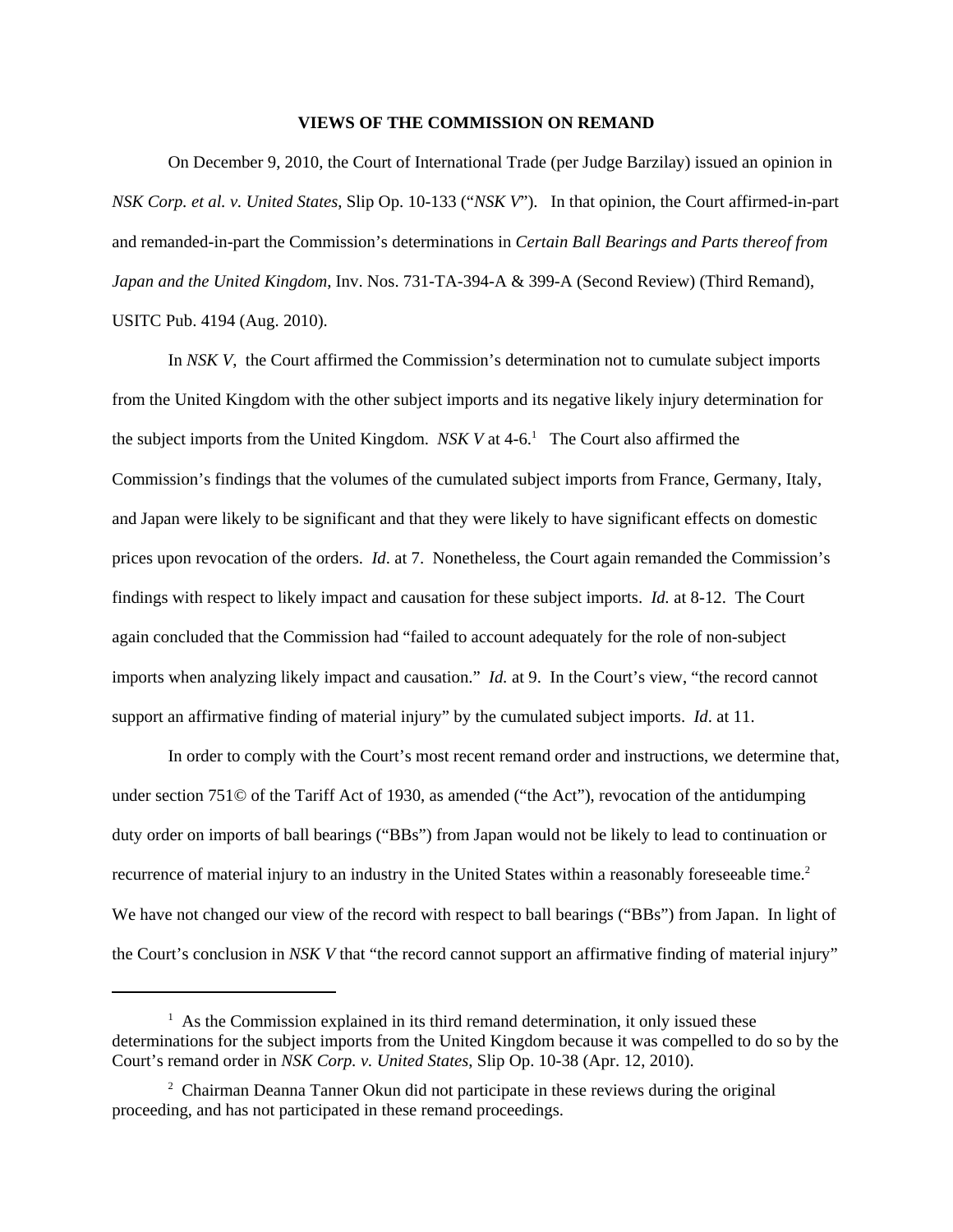by the cumulated subject imports, however, we have concluded that we are now compelled by the Court to determine that the subject imports from Japan, when cumulated with the other subject countries, will not be likely to lead to a continuation or recurrence of material injury to an industry in the United States within a reasonably foreseeable time.

#### **I. BACKGROUND**

### **A. The Commission's Original Injury Determination and Its Sunset Review Determinations**

This appeal has had a long and complicated history. It involves the second sunset reviews of the antidumping duty orders on ball bearings from France, Germany, Italy, Japan, Singapore, and the United Kingdom. These orders were issued in May 1989, after the Commission issued affirmative injury determinations for these countries.<sup>3</sup> The Commission completed the first sunset reviews of the orders in June 2000, issuing affirmative determinations for France, Germany, Italy, Japan, Singapore, and the United Kingdom.<sup>4</sup>

On June 1, 2005, the Commission instituted the second sunset reviews of the orders.<sup>5</sup> On August 31, 2006, the Commission issued its final determinations in these reviews.<sup>6</sup> The Commission unanimously determined that revocation of the antidumping duty orders on ball bearings from France, Germany, Italy, Japan, and the United Kingdom would likely result in continuation or recurrence of material injury within a reasonably foreseeable time.<sup>7</sup> The Commission also determined that revocation

<sup>3</sup> *Antifriction Bearings (Other Than Tapered Roller Bearings) and Parts Thereof from the Federal Republic of Germany et al.*, Inv. Nos. 303-TA-19 & 20 and 731-TA-391-399 (Final), USITC Pub. 2185 (May 1989).

<sup>4</sup> *Certain Bearings from China et al.*, Inv. Nos. AA1921-143, 731-TA-341, 343-345, 391-397 & -399 (Review), USITC Pub. 3309 (June 2000).

<sup>5</sup> 70 Fed. Reg. 31531 (June 1, 2005).

<sup>6</sup> 71 Fed. Reg. 51850 (Aug. 31, 2006).

<sup>7</sup> *Certain Bearings from France, Germany, Italy, Japan, Singapore, and the United Kingdom*, USITC Pub. 3876 (Second Review) (Aug. 2006) at 36-37 .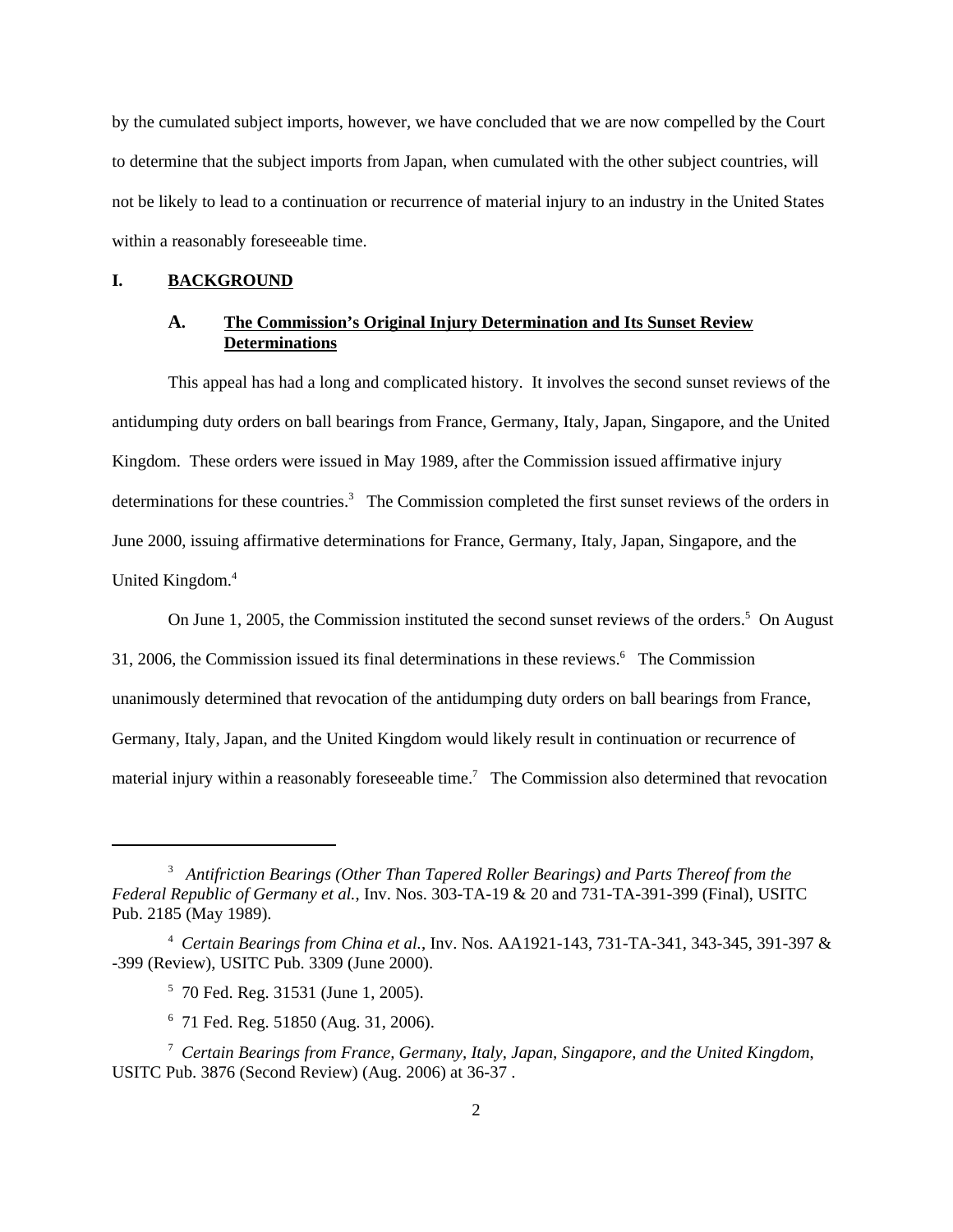of the antidumping duty order on ball bearings from Singapore would not likely result in continuation or recurrence of material injury to an industry in the United States within a reasonably foreseeable time.<sup>8</sup>

#### **B. The Court of International Trade's Decision in** *NSK I*

In September 2006, the Japanese and U.K. respondents appealed the Commission's affirmative determinations for Japan and the United Kingdom to the Court of International Trade. On September 9, 2008, the Court (per Judge Barzilay) issued its first decision in the action. *NSK Corp. et al. v. United* States, Court No. 06-334, Slip Op. 08-95 ("*NSK I*").<sup>9</sup> In that decision, the Court affirmed the Commission's determinations in part, and remanded them in part. The Court affirmed the Commission's findings that there was likely to be an overlap of competition between the subject imports and the domestic merchandise upon revocation of the orders, that there were likely to be significant volumes of the subject imports upon revocation of the orders, and that the subject imports would likely have significant price effects upon revocation.<sup>10</sup>

The Court remanded the Commission's affirmative determination, however, with instructions to address three issues. First, relying on the Federal Circuit's decision in *Bratsk Aluminum Smelter v.* United States ("Bratsk"),<sup>11</sup> the Court instructed the Commission to assess "whether non-subject imports have captured or are likely to capture market share previously held by the subject imports, and whether this level of displacement will lead to a continuation or recurrence of material injury as a result of subject imports."12 Second, the Court instructed the Commission to reconsider its vulnerability finding in light of the domestic industry's "restructuring" activities during the period of review ("POR"). Third, the Court instructed the Commission to reconsider its discernible adverse impact analysis for the United

<sup>8</sup> USITC Pub. 3876 at 1, 36-37.

<sup>9</sup> *NSK Corp. v. United States*, 577 F. Supp. 2d 1322 (Ct. Int'l Trade 2008).

<sup>10</sup> *NSK I* at 17-18, 23-38.

<sup>11 444</sup> F.3d 1369 (Fed. Cir. 2006)

<sup>12</sup> *NSK I* at 11.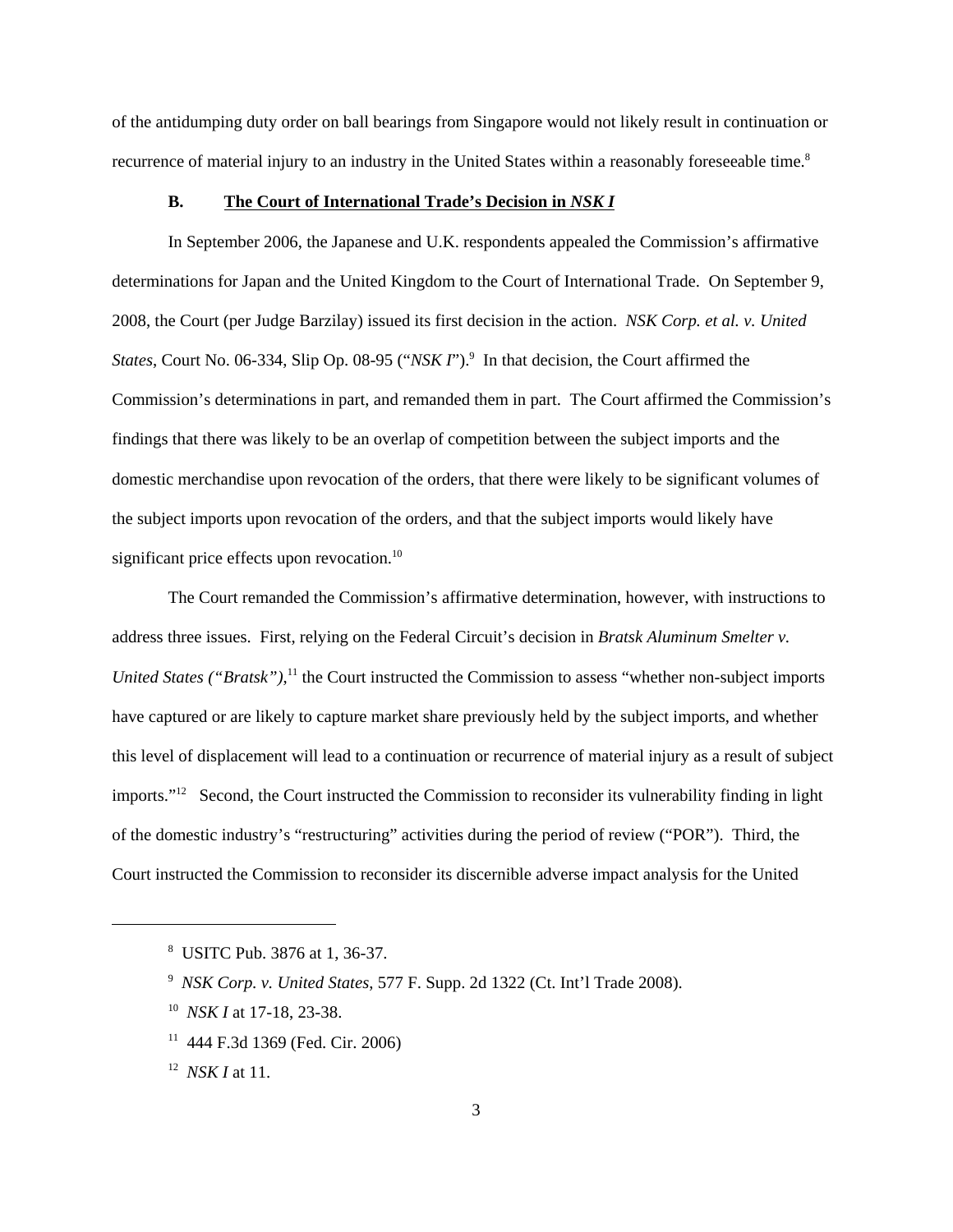Kingdom in light of the "significant rise in non-subject imports and large scale restructuring within the ball bearing industry."13 <sup>14</sup>

#### **C. The Commission's First Remand Determination**

On October 8, 2008, the Commission instituted its remand proceedings for the sunset reviews for ball bearings from Japan and the United Kingdom.<sup>15</sup> The Commission issued its first remand determinations on May 4, 2009,<sup>16</sup> unanimously deciding to cumulate the subject imports from France, Germany, Italy, Japan, and the United Kingdom.<sup>17</sup> It also unanimously determined that revocation of the antidumping duty orders on subject imports from the cumulated countries would likely result in the continuation or recurrence of material injury within a reasonably foreseeable time.<sup>18</sup>

In these remand determinations, the Commission addressed the three issues remanded by the Court. First, the Commission determined that U.K. subject imports would likely have a discernible

14 Nine days after the Court issued *NSK I*, the Federal Circuit issued its decision in *Mittal Steel Point Lisas v. United States*, 542 F.3d 867 (Fed. Cir. 2008) ("*Mittal*"). In light of *Mittal*, the Commission filed a motion for reconsideration with the Court of International Trade on October 9, 2008. In the motion, the Commission asked the Court to reconsider its instruction that the Commission perform a *Bratsk*-style replacement/benefit analysis in these sunset reviews on remand. The Commission argued that *Mittal* established that, even when *Bratsk's* triggering factors were met, the Commission was not required to assess in a sunset review whether nonsubject imports had replaced, or were likely to replace, the subject imports after imposition of the orders, as the Court held in *NSK I*. On December 29, 2008, the Court denied the Commission's motion for reconsideration in *NSK Corp. et al. v. United States*, Slip Op. 08-145 (Dec. 29, 2008) ("*NSK II*"). In that decision, the Court concluded that *Mittal* did not indicate that the analysis required by the Court's remand instructions in *NSK I* was not applicable in the sunset context, as the Commission argued, and ordered the Commission to respond to its remand instructions. *NSK II* at 21-27.

<sup>15</sup> The Commission published its notice of initiation for the remand proceeding in the Federal Register at 73 Fed. Reg. 62317 (Oct. 14, 2008). The Commission re-opened the record to obtain certain foreign production, capacity, and shipment information for nonsubject imports in order to address the Court's *Bratsk* instructions on remand.

<sup>16</sup> Certain Ball Bearings and Parts thereof from Japan and the United Kingdom, 731-TA-394A & 399A, (Second Review) (Remand), USITC Pub. 4082 (May 2009).

<sup>13</sup> *Id.* at 20.

<sup>17</sup> USITC Pub. 4082 at 1-2.

<sup>18</sup> *Id*.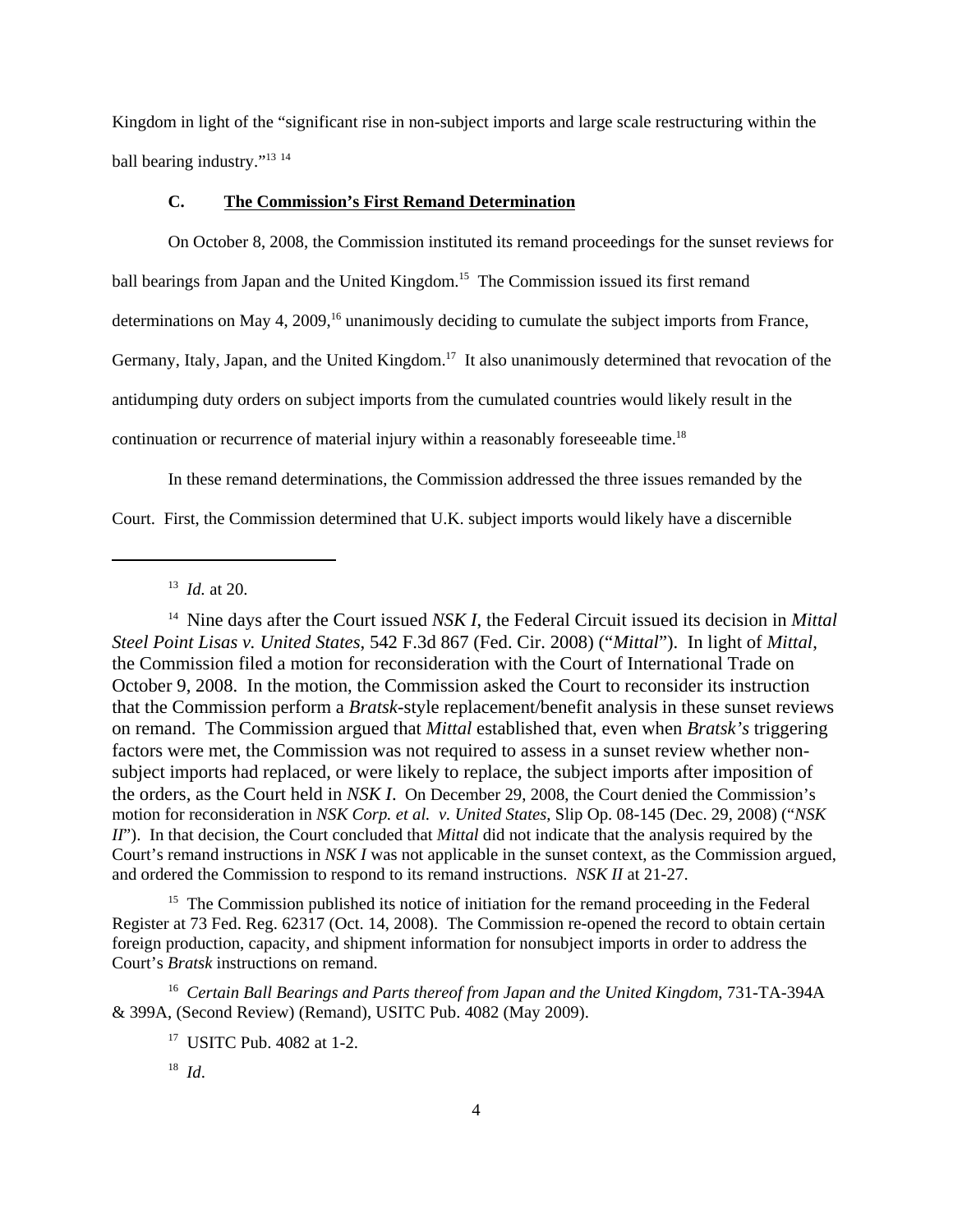adverse impact on the domestic industry upon revocation, providing a comprehensive discussion of this finding.19 Second, the Commission determined that the domestic industry was in a vulnerable condition, again discussing this issue at length.<sup>20</sup> Third, the Commission explained that, even with a significant volume of nonsubject imports in the market, there was likely to be significant and intense price competition among the domestic, subject, and nonsubject merchandise upon revocation of the orders, which would likely have a significant adverse effect on the prices and sales volumes of an already vulnerable domestic industry.<sup>21</sup> Accordingly, the Commission determined that revocation of the orders on the Japanese and U.K. subject imports would likely result in the continuation or recurrence of material injury to the domestic industry.

#### **D. The Court's Decision in** *NSK III*

 On August 31, 2009, the Court issued its decision in *NSK Corp. v. United States*, Court No. 06- 334, Slip Op. 09-91 ("*NSK III*")*.* <sup>22</sup>In *NSK III*, the Court remanded the same three issues that it had previously remanded for further analysis in *NSK I*. First, the Court ordered the Commission to reconsider the impact of the industry's restructuring efforts and of nonsubject imports on its cumulation analysis for the United Kingdom.<sup>23</sup> Second, the Court instructed the Commission to perform a more detailed assessment of the vulnerability of the industry, once again taking into account the industry's restructuring efforts during the period.<sup>24</sup> Finally, in light of the significant presence of nonsubject imports in the market, the Court instructed the Commission to further analyze whether "subject imports are more than a mere minimal or tangential factor in the material injury to the domestic industry that is likely to

21 *Id*. at 41-42.

- 23 *NSK III* at 30.
- 24 *NSK III* at 30.

<sup>19</sup> *Id*. at 21-26.

<sup>20</sup> *Id*. at 34-48.

<sup>22</sup> *NSK Corp. v. United States*, 637 F. Supp. 2d 1311 (Ct. Int'l Trade 2009).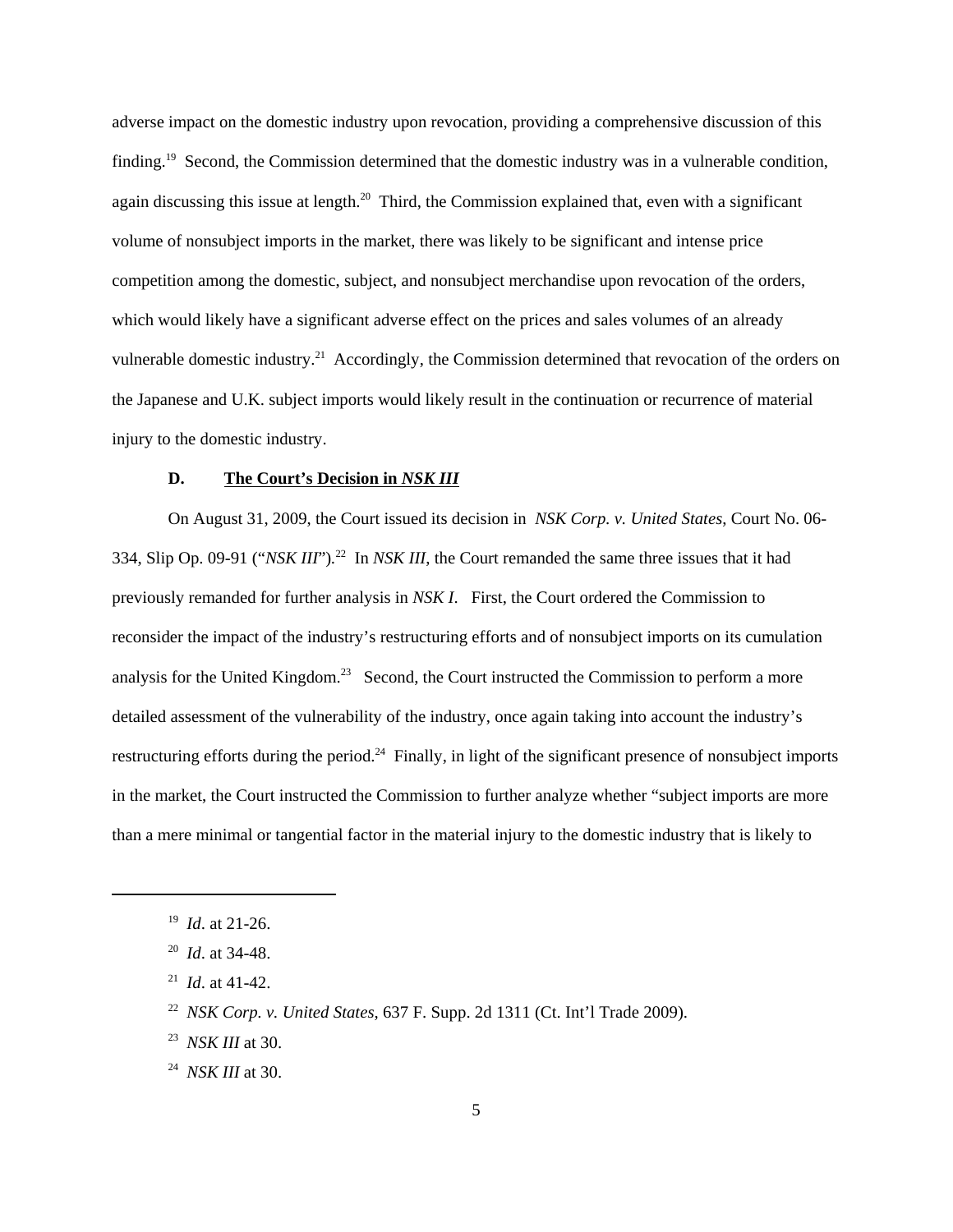continue or recur in the absence of the antidumping duty order."25

#### **E. The Commission's Second Remand Determination**

The Commission issued its second remand determinations on January 5, 2010.<sup>26</sup> In its determinations, the Commission provided a detailed factual and legal response to each of the Court's specific remand instructions.<sup>27</sup> The Commission again unanimously decided to cumulate the subject imports from France, Germany, Italy, Japan, and the United Kingdom.<sup>28</sup> It also unanimously determined that revocation of the antidumping duty orders on the cumulated subject imports would result in continuation or recurrence of material injury within a reasonably foreseeable time.<sup>29</sup>

The Commission again addressed the three issues remanded by the Court in *NSK III*. The Commission explained why the subject imports from the United Kingdom would likely have a discernible adverse impact on the domestic industry upon revocation.<sup>30</sup> The Commission also explained why the domestic industry was in a vulnerable condition, and why revocation of the orders on Japanese and U.K. subject imports would likely result in the continuation or recurrence of material injury to the domestic industry.<sup>31</sup>

### **F. The Court's Decision in** *NSK IV*

The Court issued its next decision in the appeal on April 12, 2010. *NSK Corp. v. United States*,

31 *Id*. at 40-54.

<sup>&</sup>lt;sup>25</sup> *NSK III* at 29. The Court stated that it had not intended to require the Commission to perform the replacement/likely replacement/benefit analysis specified in *NSK I*. Instead, it stated that *NSK I* "made clear that 'the only duty imposed on the ITC is to ensure that the subject imports, and not nonsubject imports or some other factor, would be substantially responsible for injury to the domestic industry.'" *NSK III* at 13.

<sup>26</sup> *Ball Bearings from Japan and the United Kingdom*, Inv. Nos. 731-TA-394-A & 399-A, (Second Review) (Second Remand), USITC Pub. 4131 (Jan. 2010).

 $27$  The Commission's second remand determination was 83 pages in length.

<sup>28</sup> USITC Pub. 4131 at 1-2.

<sup>29</sup> *Id*. at 1-2.

<sup>30</sup> *Id*. at 21-40.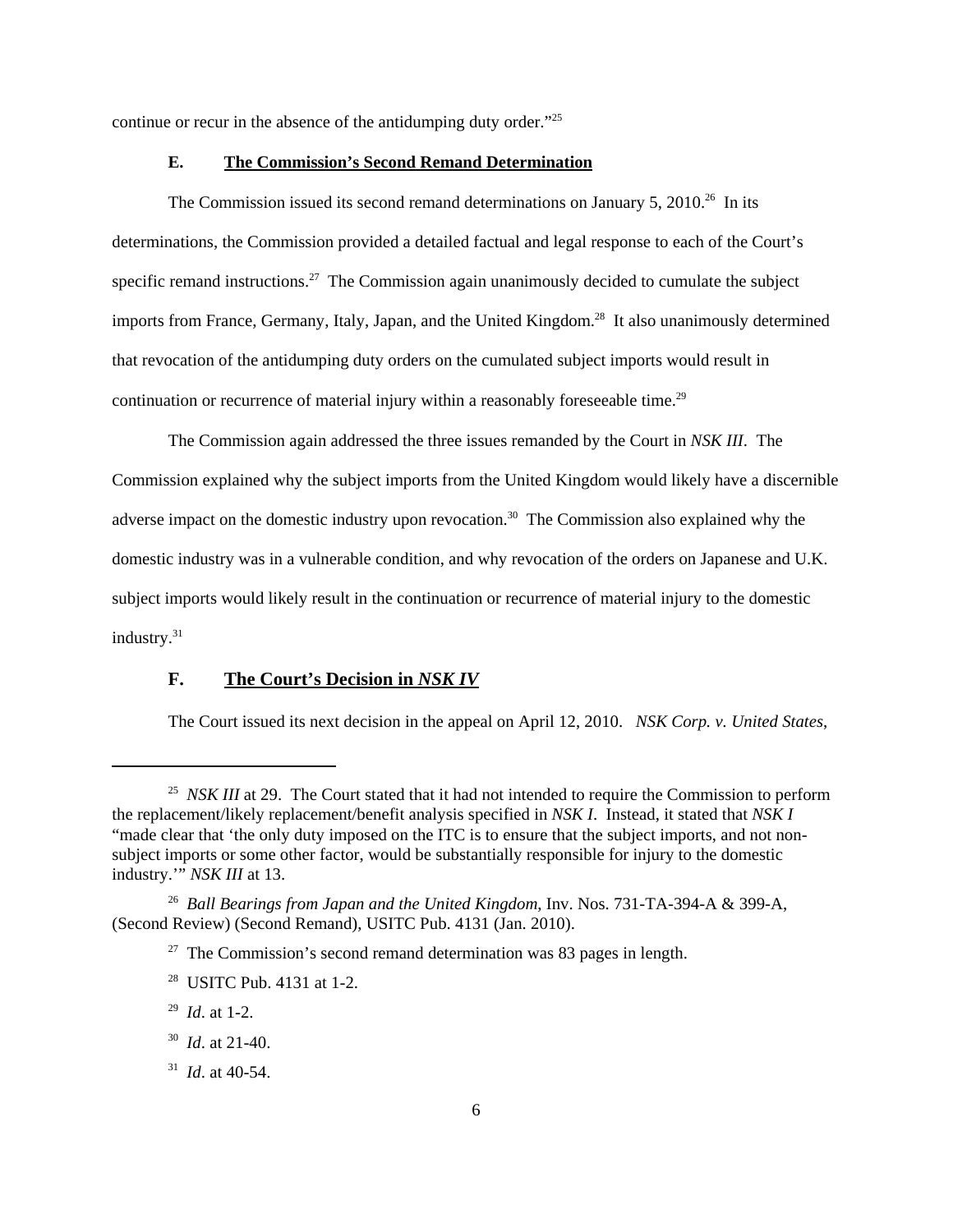Slip Op. 10-38 ("*NSK IV*"). In *NSK IV*, the Court affirmed the Commission's finding that the domestic industry was in a vulnerable condition. The Court concluded that the Commission reasonably relied upon the significant declines in the domestic industry's capacity utilization rates, its productivity rates, and the on-going cost structure and profitability levels, along with declines in the industry's net sales revenue and market share during the period of review, as a basis for this finding.<sup>32</sup> Nevertheless, the Court again remanded the Commission's discernible adverse impact analysis for the United Kingdom, stating that the Commission had failed to "demonstrate that some incentive likely would draw a discernible amount of the subject United Kingdom goods specifically to the United States market in the absence of the order."33 The Court further explained that it did "not believe that the existing record, taken as a whole, can support an affirmative discernible adverse impact finding."34 It stated that the "Commission may reopen the record and obtain additional data on this issue in the next remand proceeding, if it so chooses."35

The Court also remanded the Commission's likely impact and causation analysis. The Court stated that "the facts of this case necessitate that the Commission confirm that subject imports likely will reach the requisite level of causation despite the significant presence of, and seemingly impenetrable barrier imposed by, non-subject imports in the United States market."36 In the Court's view, the record showed that "[n]on-subject imports have 'become a significant and price-competitive factor' in the United States ball bearings market," and that they "may prevent the subject imports from achieving the requisite level of causation and, therefore, serve as an impenetrable barrier that precludes the agency from

- 33 *Id*. at 18.
- 34 *Id*. at 16.
- 35 *Id*.
- 36 *Id*. at 17.

<sup>32</sup> *NSK IV* at 10-11.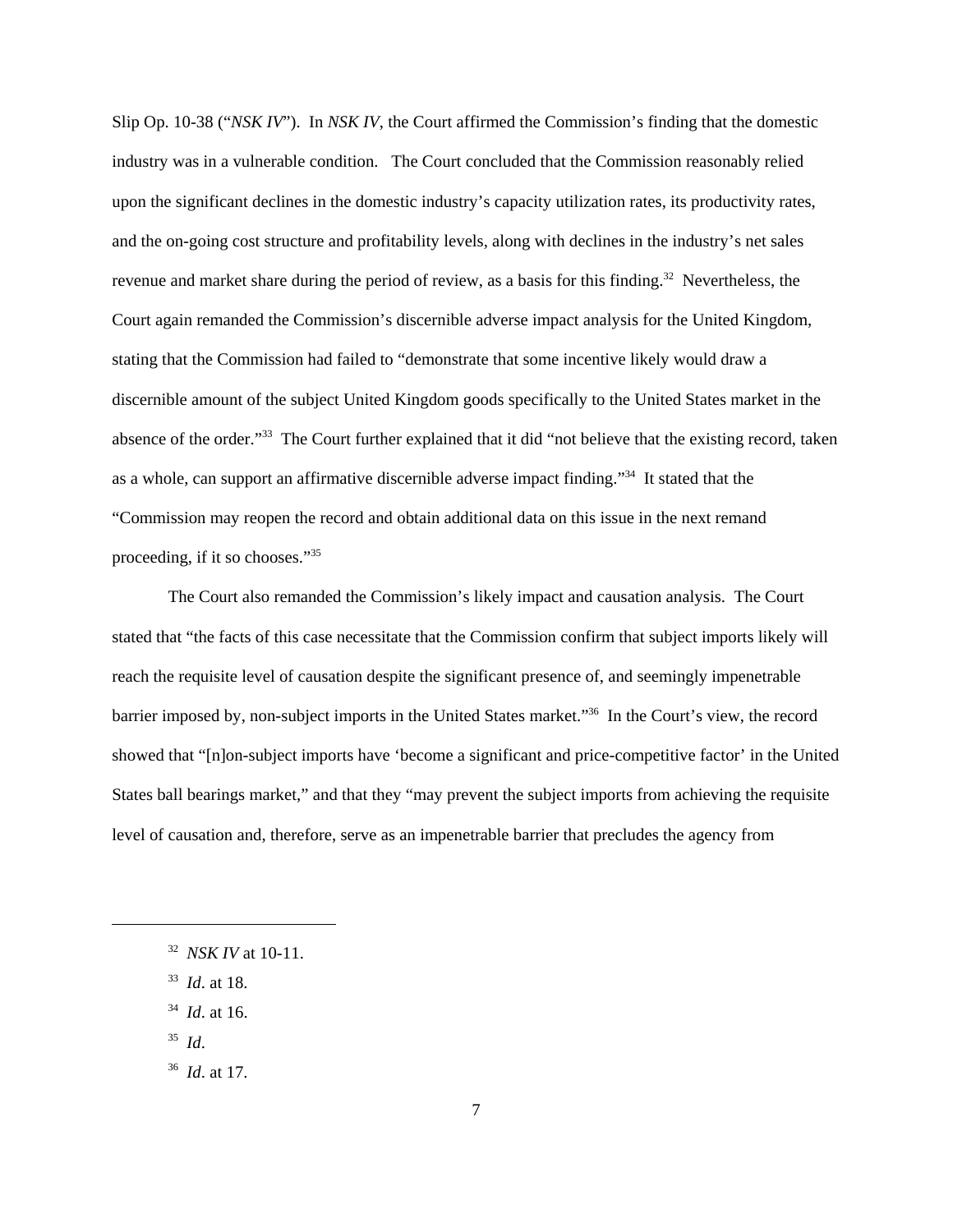affirmatively finding injury in this sunset review."37 <sup>38</sup>

#### **G. The Commission's Third Remand Determinations**

On August 25, 2010, the Commission issued its third remand determination in *Ball Bearings from Japan and the United Kingdom*, 731-TA-394A & 399A, (Second Review) (Third Remand), USITC Pub. 4194 (Aug. 2010). The Commission did not reopen the record since, as explained previously, with respect to the issue of U.K. cumulation, the record in these ball bearing reviews contained as complete a data set as the Commission typically obtains in sunset reviews, and there were not any significant gaps or deficiencies in the record which would warrant reopening it.<sup>39</sup> Because the Court had held that the existing record could not support an affirmative discernible adverse impact finding for the United Kingdom, the Commission concluded that it was compelled by the Court's instructions to determine that subject imports from the United Kingdom would not likely have a discernible adverse impact upon revocation. It also concluded that, as a result of these instructions, it was required to issue a negative likely injury determination for the United Kingdom.<sup>40</sup> The Commission explained that it would not have made these findings in the absence of the Court's order and instructions.<sup>41</sup>

37 *Id*. at 17.

41 *Id*. at 12.

<sup>&</sup>lt;sup>38</sup> The Court noted that it "appreciates the Commission's continued vigor in resolving these issues and the diligence with which it has addressed these difficult questions thus far." *Id*. at 17. The Court stated that "[i]ndeed, assuming that the {Commission} had correctly cumulated the subject imports, the Commission's analysis of the two remaining issues nearly resembles the kind of substantial evidence needed for the court to sustain an agency determination." *Id*. at 17-18.

<sup>&</sup>lt;sup>39</sup> USITC Pub. 4194 at 10. In our third remand determination, we explained our decision not to re-open the record on the issue of U.K. cumulation as follows: "The Commission declined to reopen the record on remand because the existing record contained a complete data set with respect to the capacity, production, and shipment levels of the U.K. ball bearings industry as well as comprehensive information relating to other factors bearing on the discernible impact finding for the United Kingdom. Indeed, the record contained as complete a data set as the Commission typically obtains in five-year reviews, with no significant gaps or deficiencies. In fact, the Court did not identify any deficiencies with the record evidence or any specific data that the Commission might seek to collect on this issue on remand pertinent to the issue of cumulation." USITC Pub. 4194 at 10.

 $40$  USITC Pub. 4194 at 11.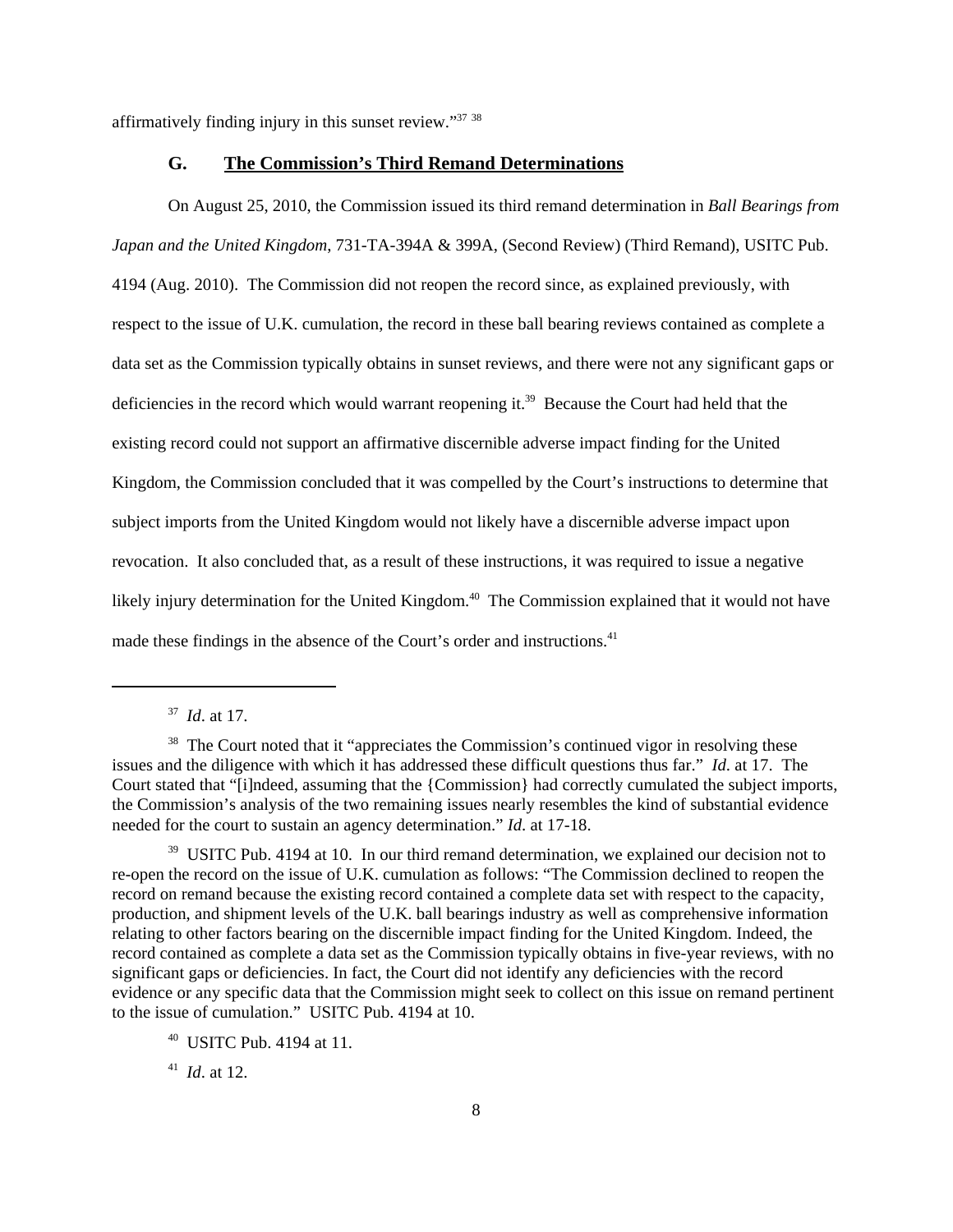Turning to the subject imports from the other subject countries (*i.e.*, France, Germany, Italy, and Japan), the Commission determined that these cumulated imports would likely have a significant adverse impact on the domestic industry within the reasonably foreseeable future upon revocation of the orders. The Commission first concluded that the volume of cumulated subject imports would be significant in the reasonably foreseeable future if the orders were revoked. In doing so, the Commission relied upon its findings that the relatively weak demand for BBs over the period of review was not projected to increase substantially within the reasonably foreseeable future, that the subject producers had significant amounts of excess capacity and were export-oriented, that the subject imports were already present in the U.S. market in significant volumes, that there was a high degree of interchangeability between subject imports and the domestic like product, and that the U.S. market's large size and higher prices made it attractive to subject imports.

The Commission also found that the cumulated subject imports would likely have significant effects on domestic prices if the orders were revoked. The Commission found that, if the orders were revoked, the subject imports would be priced aggressively to gain market share and would likely undersell the domestic like product by substantial margins, as they did in the original investigations, thereby suppressing domestic prices.<sup>42</sup> The Commission explained that the subject imports were likely to suppress the price increases necessary to compensate for the domestic industry's increasing costs, given that there had been a 5.1 percentage point increase in the ratio of the industry's cost of goods sold ("COGS") to net sales.<sup>43</sup> The Commission also pointed out, among other things, that demand for BBs was relatively price inelastic, that the U.S. market for BBs was price competitive, that the domestic like product and subject imports were generally substitutable, and that BBs represented a relatively small share of the cost of the downstream products in which they are ultimately used.<sup>44</sup> Given these prevailing

<sup>42</sup> *Id*. at 22.

<sup>43</sup> *Id*.

<sup>44</sup> *Id*. at 22-23.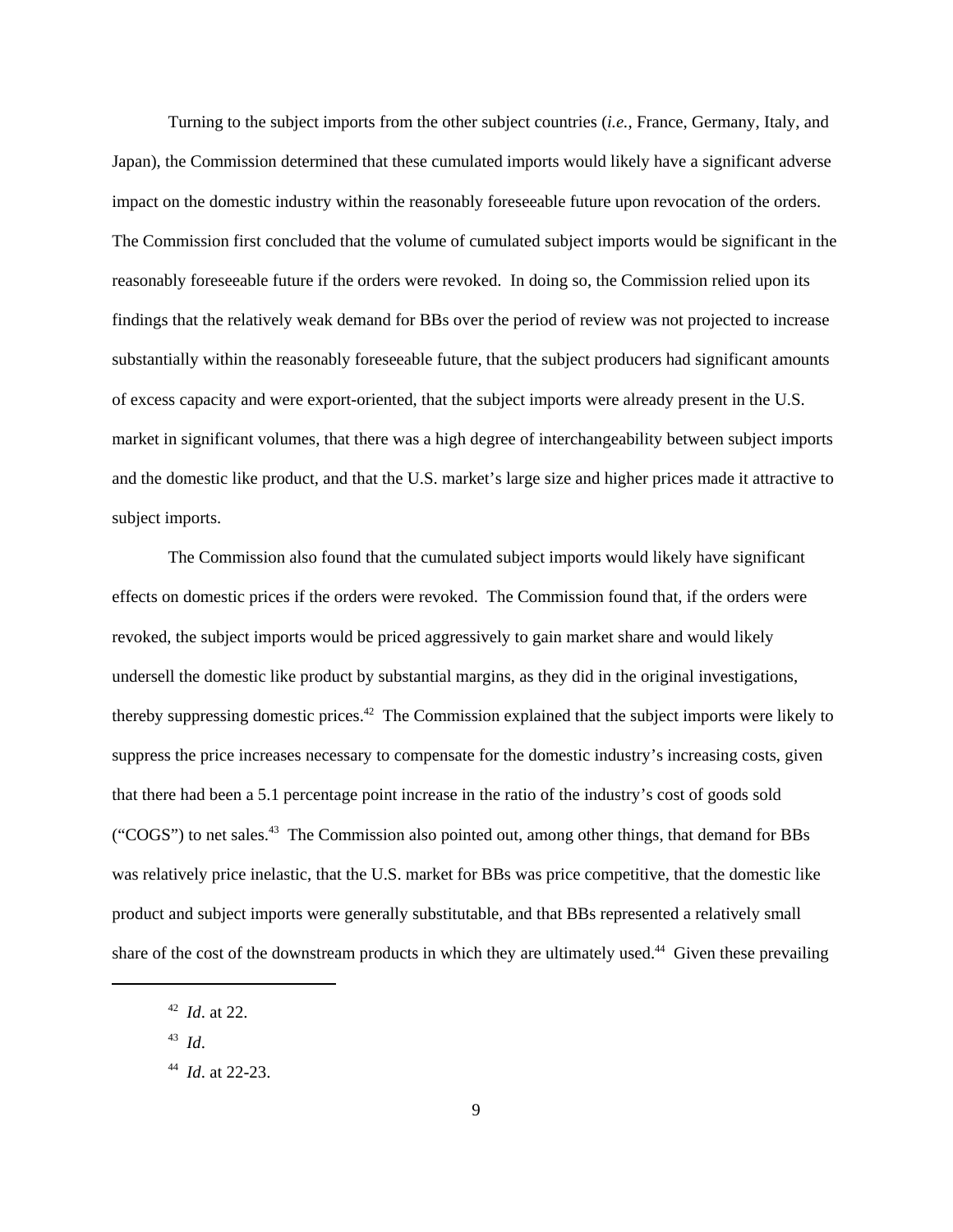market conditions, the industry's cost-price squeeze during the review period, and the aggressive strategies pursued by subject producers during the original investigation, the Commission found that, on balance, the record indicated that the subject imports would likely have significant price effects within a reasonably foreseeable time if the orders were revoked.45

The Commission then found that revocation of the orders would have a significant adverse impact on the vulnerable domestic ball bearings industry. Noting that the cumulated subject imports would likely have significant volume and price effects, the Commission found that it followed that revocation of the orders would likely have a significant adverse impact on the domestic industry, especially given its vulnerable condition.46

The Commission then addressed the Court's instruction to "determine whether the cumulated subject imports constitute more than a minimal or tangential cause of injury to the domestic industry that will likely continue or recur in the absence of the antidumping duty orders, given the significant presence of, and seemingly impenetrable barrier imposed by, non-subject imports in the United States market."47 The Commission observed that, as an initial matter, even with the price and volume disciplining effects of the antidumping duty orders in place, the subject imports had been able to maintain a significant presence in the U.S. market since the imposition of the orders, notwithstanding the significant presence of lowpriced nonsubject imports in the U.S. market.<sup>48</sup> Indeed, the Commission pointed out, the subject imports had actually increased somewhat over the last three years of the POR, despite the significant presence of nonsubject imports in the market. The Commission emphasized that, upon revocation of the orders, the subject producers had the ability to increase substantially their penetration into the U.S. market, given that their excess capacity in the final year of the POR alone could have captured \*\*\* percent of the U.S.

46 *Id*. at 31.

<sup>45</sup> *Id*. at 22-23.

<sup>47</sup> *NSK IV* at 19.

<sup>48</sup> USITC Pub. 4194 at 33.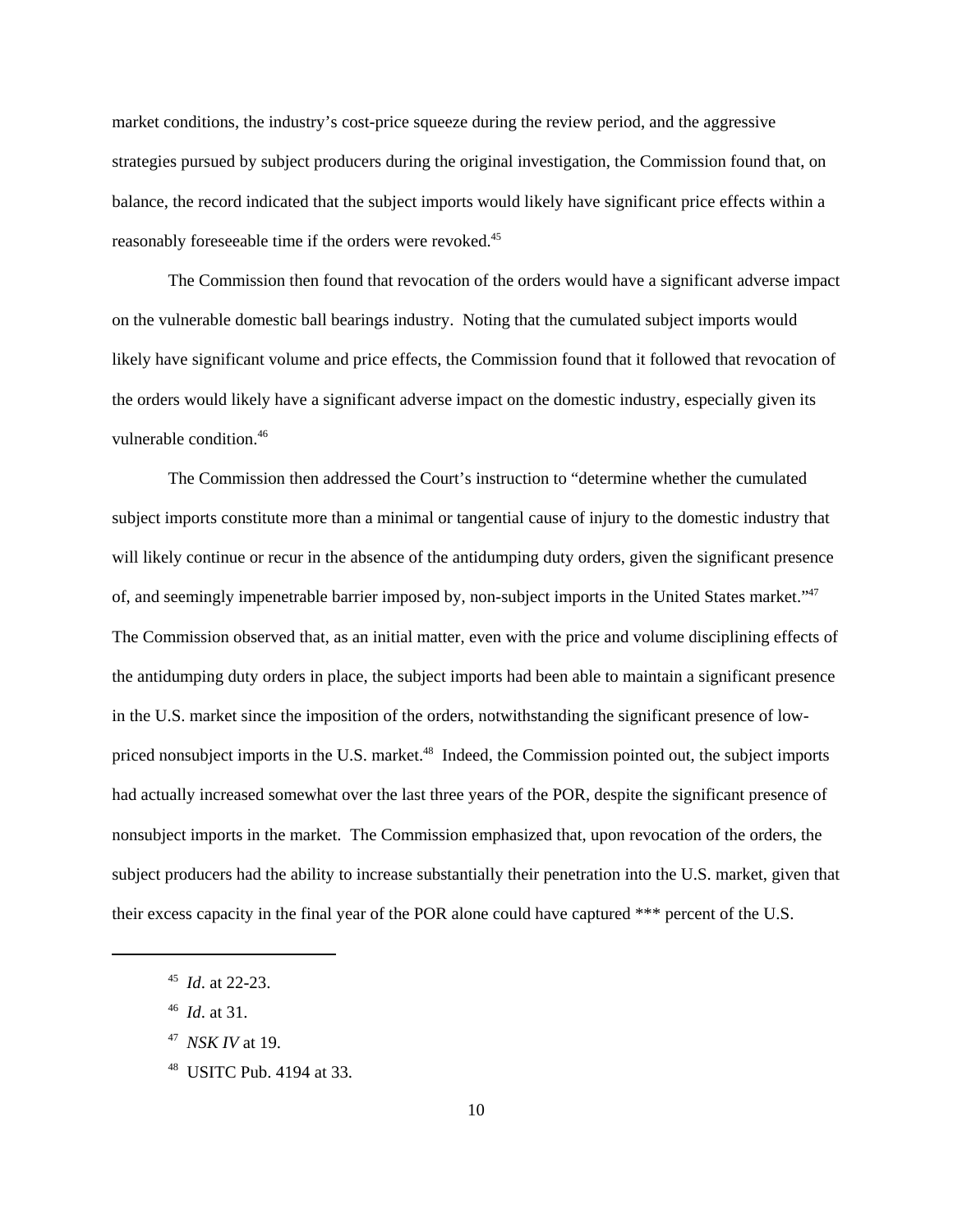market.<sup>49</sup>

The Commission also pointed out that, in the event of revocation, the subject imports were likely to revert to the more aggressive volume and underselling strategies that were seen in the original investigations, when subject imports captured as much as  $19.1$  percent of the U.S. market.<sup>50</sup> The Commission further emphasized that there was a high degree of substitutability between the domestic like product and subject merchandise, that price was an important factor in purchasing decisions, that demand for ball bearings was not expected to increase dramatically within the foreseeable future, and that likely significant volumes of subject imports were likely to suppress the price increases necessary to compensate for the domestic industry's increasing costs.<sup>51</sup> Given these prevailing market conditions and the fact that the domestic industry still supplied the majority of the U.S. market, the Commission concluded that the presence of nonsubject imports in the market would not impair the subject imports' ability to gain significant market share at the expense of the domestic industry.<sup>52</sup> Accordingly, the Commission concluded that the cumulated subject imports will likely constitute more than a minimal or tangential cause of injury to the domestic industry.53

The Commission also explained that, even if subject imports were unable to take *any* market share whatsoever from nonsubject imports upon revocation, the subject imports would likely be wellpositioned to capture significant additional market share from the domestic industry if the orders were revoked.<sup>54</sup> The Commission explained that, once the orders were revoked and the subject imports resumed a more aggressive pattern of price competition, it was likely that they would take market share

- 50 *Id*. at 33.
- 51 *Id*. at 33-34.
- 52 *Id*.
- 53 *Id*. at 34.
- 54 *Id*.

<sup>49</sup> *Id*. at 32-33.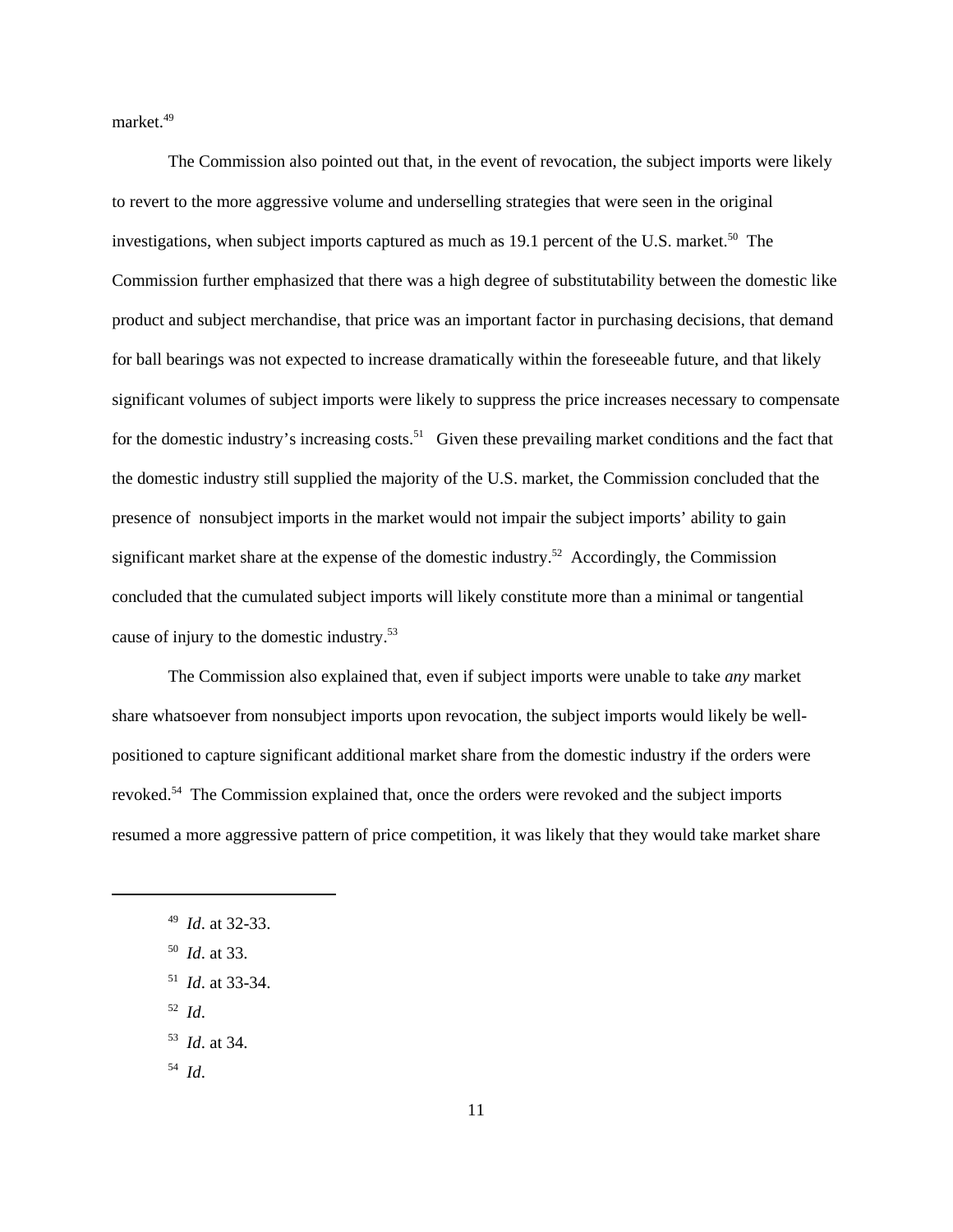from the domestic industry whose products were generally higher priced than either the subject or nonsubject imports, even with the orders in place.<sup>55</sup> The Commission emphasized that this situation would force the domestic producers to yield market share to subject imports upon revocation of the orders, or reduce their prices in order to meet the prices of the subject imports and retain their market share.<sup>56</sup> In either case, the Commission noted that the subject imports were likely to be more than a minimal or tangential cause of the injury to the domestic industry because revocation of the orders would result in the loss of significant market share by the industry or by a reduction in their prices as a way of maintaining market share.<sup>57</sup>

#### **H. The Court's Decision in** *NSK V*

On December 9, 2010, the Court issued its opinion and order in *NSK V*. The Court again affirmed-in-part and remanded-in-part the Commission's determinations in *Certain Ball Bearings and Parts Thereof from Japan and the United Kingdom*, Inv. Nos. 731-TA-394-A & 399-A (Second Review) (Third Remand), USITC Pub. 4194 (Aug. 2010). The Court affirmed the Commission's negative likely injury determination for the subject imports from the United Kingdom. The Court also affirmed the Commission's findings that the cumulated subject imports would be likely to have significant volume and price effects on the industry upon revocation of the orders. *NSK V* at 7.

The Court once again concluded, however, that the Commission "failed to account adequately for the role of non-subject imports when analyzing likely impact and causation." *Id*. at 9. The Court noted that "the Commission might have reached the correct conclusions on likely volume, underselling, and price effects of unrestrained subject imports" but "ignored the influence of non-subject imports in the market." *Id.* at 9. The Court pointed out that, "[b]ecause price plays such a crucial role in the market, it follows that a drop in price for one group, *i.e.*, domestic ball bearings, subject imports, or non-subject

57 *Id*.

<sup>55</sup> *Id*. at 36-37.

<sup>56</sup> *Id*. at 38.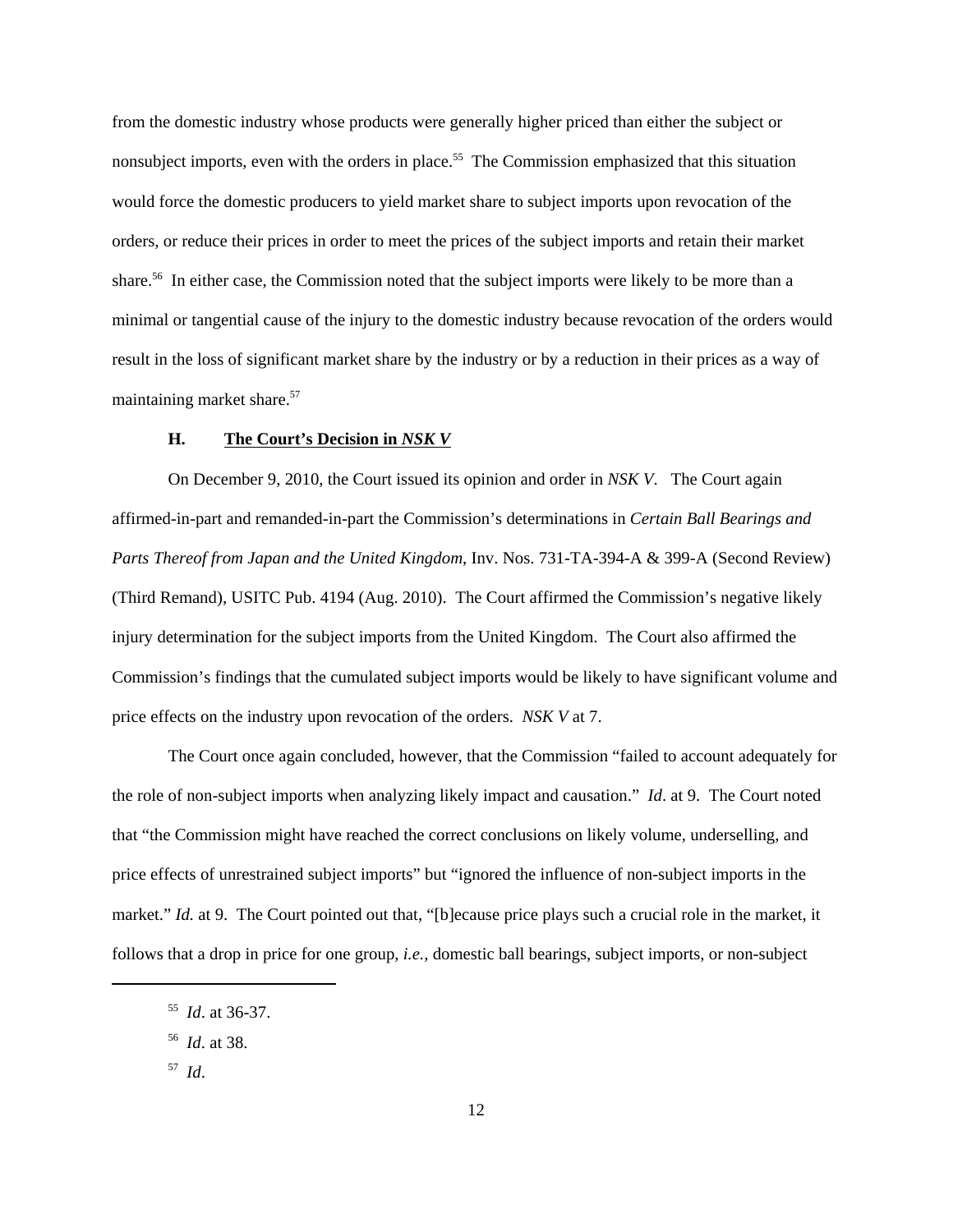imports likely will affect the prices at which another group sells subject merchandise." *Id*. at 8. According to the Court, "to understand the consequences of price changes in the domestic ball bearings industry, the Commission must focus on the market as a whole and examine the effects of each group on the others." *Id*. at 8. Moreover, the Court observed that "if subject producers lower the prices of their imports, then the non-subject producers almost certainly will also drop their prices," such that "the nonsubject imports likely would negate any potential significant adverse effect of lower-priced subject imports, thereby preventing the latter from achieving the requisite level of impact." *Id.* at 10. In the final analysis, the Court concluded that "the record cannot support an affirmative finding of material injury" by the cumulated subject imports. *Id*. at 11. The Court stated, however, that "the Commission may reopen the record and obtain additional data on the issue at its discretion." *Id*.

#### **I. Current Remand Proceeding**

On January 6, 2011, the Commission instituted this fourth remand proceeding.<sup>58</sup> We declined to re-open the record on remand because we believe that the record in these reviews contains as complete a data set as the Commission typically obtains in most sunset reviews. Moreover, there are, in our view, no significant gaps or deficiencies in the record that would necessitate re-opening the record.<sup>59</sup> Although the Court makes clear that it disagrees with the Commission's ultimate conclusion that the subject imports are likely to have a significant adverse impact on the industry upon revocation of the orders, the Court itself has not identified any particular data that the Commission might want to seek on remand. Simply put, we believe that the Commission's likely impact analysis in the original and remand determinations were supported by ample record evidence and that the record evidence on this issue is reasonably complete. Given the nature of the record on the issue of likely impact for cumulated subject imports, we

<sup>&</sup>lt;sup>58</sup> The Commission published its notice of initiation for these remand proceedings in the Federal Register at 76 Fed. Reg. 798 (Jan. 6, 2011).

<sup>&</sup>lt;sup>59</sup> We note that the Commission previously re-opened the record during its first remand proceeding to obtain additional data relating to nonsubject imports.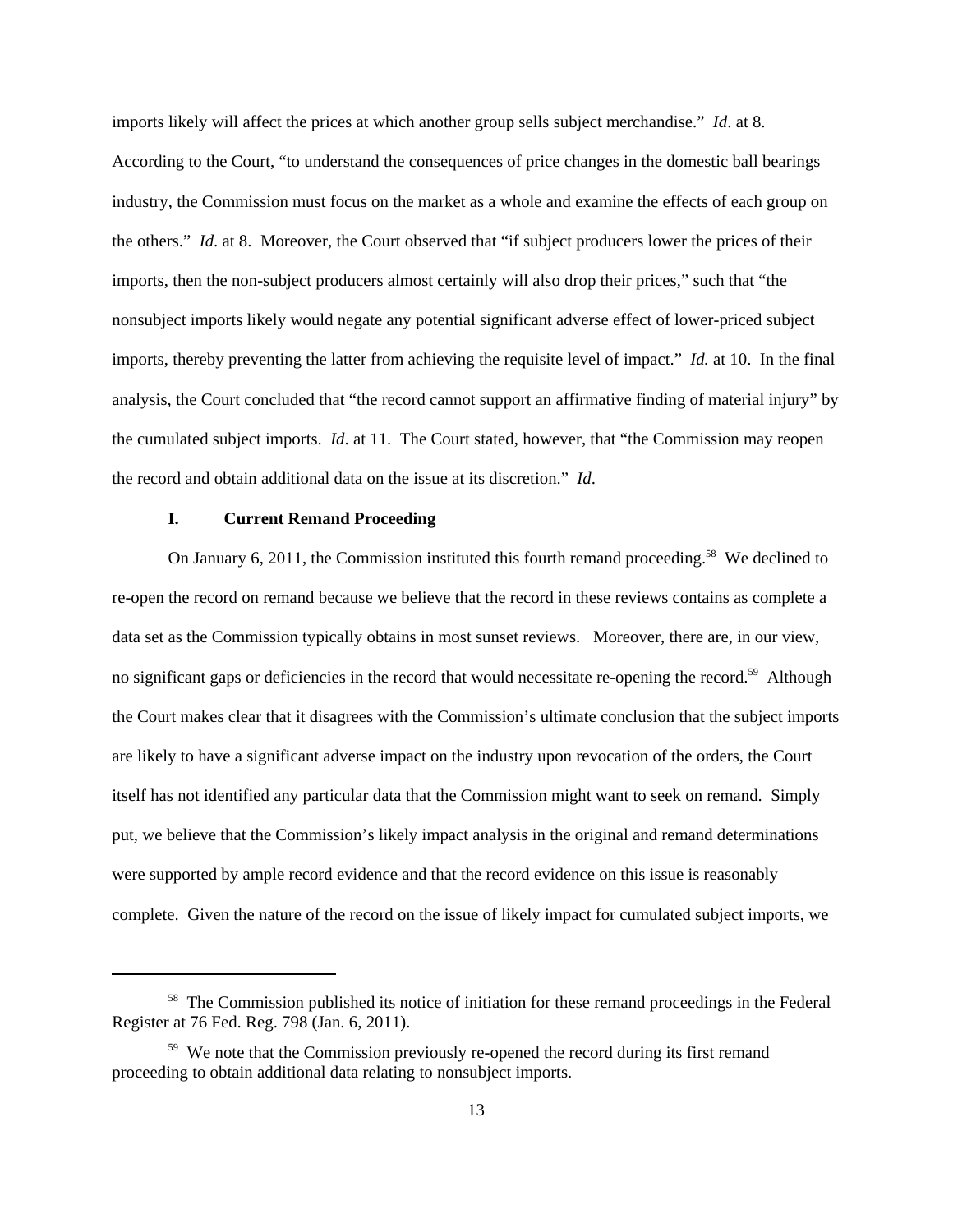do not see any basis to re-open the record on the issue. $60$ 

### **II. REVOCATION OF THE ANTIDUMPING DUTY ORDER ON BALL BEARINGS FROM JAPAN IS NOT LIKELY TO LEAD TO CONTINUATION OR RECURRENCE OF MATERIAL INJURY WITHIN A REASONABLY FORESEEABLE TIME**

In accordance with the Court's remand instructions, we have reviewed the Commission's prior findings concerning the likely impact of the cumulated subject imports upon revocation.<sup>61</sup> In its original and prior three remand determinations, the Commission unanimously determined that revocation of the antidumping duty order on imports of ball bearings from Japan, when cumulated with the subject imports from France, Germany, and Italy, would be likely to lead to continuation or recurrence of material injury to an industry in the United States within a reasonably foreseeable time.<sup>62</sup>

As instructed by the Court, we have reconsidered the role of nonsubject imports in the U.S. market as it relates to likely impact and causation, taking into account the Court's remand instructions in *NSK V*. We continue to believe that the existing record amply supports our previous finding that revocation of the antidumping duty orders covering imports of the subject ball bearings from Japan, when cumulated with the subject imports from France, Germany, and Italy, would result in the likely

 $60\,$  We note that the Commission has the discretion to determine whether re-opening the record is necessary. *Nippon Steel Corporation v. United States,* 345 F.3d 1379, 1382 (Fed. Cir. 2003).

 $61$  We reaffirm the Commission's prior findings concerning the domestic like product and the domestic industry, which were not at issue in the litigation. We also incorporate herein the Commission's findings on cumulation for the United Kingdom and the other subject imports in this review that were issued in our fourth remand determination and affirmed by the Court in *NSK IV*. Finally, we re-affirm and incorporate herein our findings on the likely volume and price of the cumulated subject imports, which were also affirmed by the Court in *NSK IV*. .

 $62$  In their comments to the Commission in these fourth remand proceedings, NSK and JTEKT argue that the Commission should exercise its discretion and de-cumulate subject imports from Japan from the other three cumulated countries (*i.e.*, France, Germany, and Italy). *See e.g.*, JTEKT Fourth Remand Comments at 5; NSK Fourth Remand Comments at 1-2. We note, however, that the issue was not raised by NSK or JTEKT before the Court or during any of the prior remand proceedings, and was therefore not a basis for the Court's remand instructions in *NSK V* or any prior remand order. As a result, we are not revisiting our findings on cumulation for these countries at this belated point in this litigation.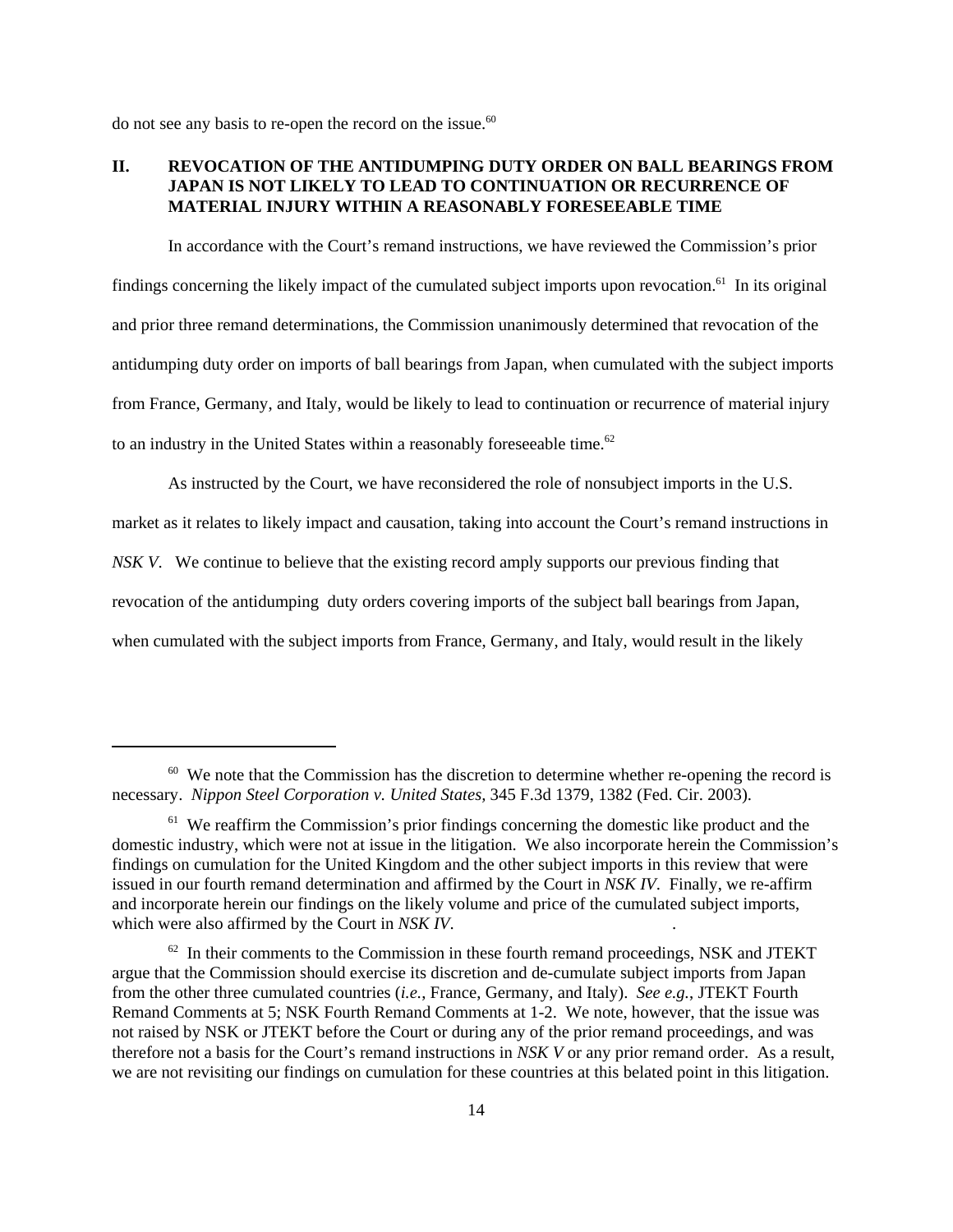recurrence or continuation of material injury to the domestic bearings industry.<sup>63</sup>

Nevertheless, in light of the Court's remand instructions that the existing record taken as a whole cannot support a finding that the subject imports from Japan, when cumulated with those from France, Germany and Italy, will likely have a significant adverse impact on the industry upon revocation of the orders, we are compelled by the Court's instructions to determine that these subject imports are not likely to have a significant impact on the industry upon revocation.<sup>64</sup> Given that we have determined not to re-

<sup>64</sup> We note that, in its comments to the Commission in these fourth remand proceedings, JTEKT states unequivocally that, in light of the Court's finding in *NSK V* "that the administrative record does not support an affirmative impact or causation finding," the Commission now "must" enter a negative determination for Japan. JTEKT Fourth Remand Comments at 2-3. In support of its position, JTEKT references with approval the Commission's conclusion in entering a negative determination for the United Kingdom in its third remand determination that "'the Court's remand instructions give us no leeway on this matter, and we have no alternative but to comply with them.'" JTEKT Fourth Remand Comments at 3 (*quoting* USITC Pub. 4194 at 12). JTEKT contends that the Court's remand instructions in *NSK V* similarly give the Commission no alternative other than to enter a negative determination for Japan. JTEKT Fourth Remand Comments at 2-3. Likewise, in its comments on the fourth remand, NSK contends that, in light of the Court's remand instructions in *NSK V*, there is no basis for the Commission to reexamine the record evidence or render any decision other than to enter a negative determination for

<sup>&</sup>lt;sup>63</sup> In its comments to the Commission in these fourth remand proceedings, Timken argues that the Commission's likely impact analysis for the cumulated subject imports is supported by substantial evidence and should be affirmed. Timken Fourth Remand Comments at 2-15. Among other things, Timken cites questionnaire responses from OEM purchasers and U.S. affiliates of subject ball bearing producers reporting that subject imports from Japan and the other cumulated countries can and will compete successfully against both domestically produced bearings and nonsubject imports if the orders are revoked. Timken Fourth Remand Comments at 2-4. Timken also points to certain hearing testimony from purchaser witnesses, indicating that subject imports would not be prevented by nonsubject imports from having an adverse impact on the domestic industry if the orders were revoked. Timken Fourth Remand Comments at 5. Timken also references various questionnaire responses from numerous purchasers of ball bearings indicating that subject imports would not be displaced by nonsubject imports upon revocation, but instead would play a larger role in the U.S. market that would likely have significant adverse effects on the domestic industry. Timken Fourth Remand Comments at 5-8. Timken highlights a variety of other record evidence showing that nonsubject imports have not created an impenetrable barrier for subject imports to constitute more than a minimal or tangential cause of injury to the domestic industry, including information on imports of BBs from certain producers in the subject countries which were excluded from the orders either during or shortly before the POR, and evidence relating to Japanese producers' aggressive behavior in the U.S. market following revocation of other orders on spherical plain bearings and tapered roller bearings. Timken Fourth Remand Comments at 8-13. We agree with Timken that all of this record evidence provides significant additional evidentiary support for the Commission's affirmative determination for Japan. Notwithstanding the record evidence highlighted by Timken in its remand comments, however, we find that we are compelled by the Court's remand instructions to enter a negative determination for Japan.